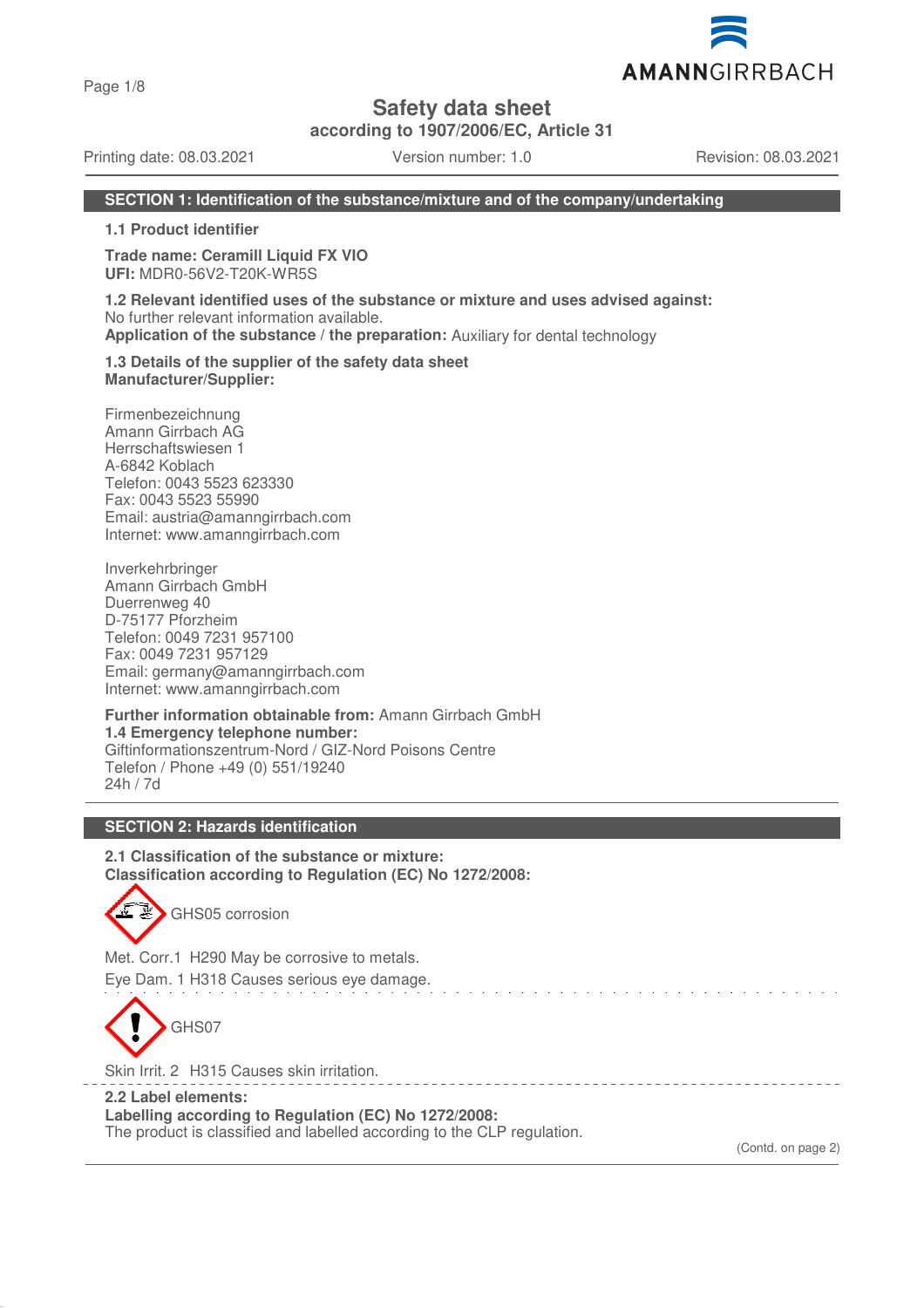Page 2/8

**Safety data sheet**

**according to 1907/2006/EC, Article 31**

Printing date: 08.03.2021 Version number: 1.0 Revision: 08.03.2021

AMANNGIRRBACH

**Trade name: Ceramill Liquid FX VIO**

(Contd. of page 1)

**Hazard pictograms:**



**Signal word:** Danger

| Hazard-determining components of labelling:<br>neodymium trichloride<br><b>Hazard statements:</b><br>H290 May be corrosive to metals.<br>H315 Causes skin irritation.<br>H318 Causes serious eye damage.<br><b>Precautionary statements:</b> |                                                                                    |  |  |
|----------------------------------------------------------------------------------------------------------------------------------------------------------------------------------------------------------------------------------------------|------------------------------------------------------------------------------------|--|--|
| P <sub>101</sub>                                                                                                                                                                                                                             | If medical advice is needed, have product container or label at hand.              |  |  |
| P102                                                                                                                                                                                                                                         | Keep out of reach of children.                                                     |  |  |
| P <sub>103</sub>                                                                                                                                                                                                                             | Read carefully and follow all instructions.                                        |  |  |
| P280                                                                                                                                                                                                                                         | Wear protective gloves / eye protection / face protection.                         |  |  |
| P305+P351+P338 IF IN EYES: Rinse cautiously with water for several minutes. Remove contact lenses, if<br>present and easy to do. Continue rinsing.                                                                                           |                                                                                    |  |  |
| P310                                                                                                                                                                                                                                         | Immediately call a POISON CENTER/doctor.                                           |  |  |
| P332+P313                                                                                                                                                                                                                                    | If skin irritation occurs: Get medical advice/attention.                           |  |  |
| P362+P364                                                                                                                                                                                                                                    | Take off contaminated clothing and wash it before reuse.                           |  |  |
| P406                                                                                                                                                                                                                                         | Store in a corrosion resistant container / container with a resistant inner liner. |  |  |
| 2.3 Other hazards:                                                                                                                                                                                                                           |                                                                                    |  |  |
| <b>Results of PBT and vPvB assessment:</b>                                                                                                                                                                                                   |                                                                                    |  |  |
| <b>PBT:</b> Not applicable.                                                                                                                                                                                                                  |                                                                                    |  |  |
| <b>vPvB:</b> Not applicable.                                                                                                                                                                                                                 |                                                                                    |  |  |

# **SECTION 3: Composition/information on ingredients**

## **3.2 Mixtures**

**Description:** Mixture of substances listed below with nonhazardous additions.

### **Dangerous components:**

| CAS: 10025-75-9                                                                           | erbium(III) chloride hexahydrate<br>EC number: 629-567-8 $\diamondsuit$ Skin Irrit. 2, H315; Eye Irrit. 2, H319; STOT SE 3, H335                                                                                                                                                                                                                                                 | $>10 - 20\%$ |  |  |
|-------------------------------------------------------------------------------------------|----------------------------------------------------------------------------------------------------------------------------------------------------------------------------------------------------------------------------------------------------------------------------------------------------------------------------------------------------------------------------------|--------------|--|--|
| CAS: 10024-93-8<br>EINECS: 233-031-5                                                      | neodymium trichloride<br>Eye Dam. 1, H318; Aquatic Chronic 3, H412                                                                                                                                                                                                                                                                                                               | $>3 - 10\%$  |  |  |
| CAS: 7647-01-0<br>EINECS: 231-595-7                                                       | hydrochloric acid<br>◈ Met. Corr.1, H290; Skin Corr. 1B, H314; Eye Dam. 1, H318; ◆ Acute Tox. 4, H302; Acute Tox. 4, H312; STOT SE 3, H335<br>Specific concentration limits: Skin Corr. 1B; H314: $C \ge 25$ %<br>Skin Irrit. 2; H315: 10 % $\leq$ C $<$ 25 %<br>Eye Irrit. 2; H319: 10 % $\leq$ C $<$ 25 %<br>STOT SE 3; H335: $C \ge 10$ %<br>Met. Corr.1; H290: $C \ge 0.1$ % | $>0.1 - 1\%$ |  |  |
| Additional information: For the wording of the listed hazard phrases refer to section 16. |                                                                                                                                                                                                                                                                                                                                                                                  |              |  |  |

# **SECTION 4: First aid measures**

**4.1 Description of first aid measures: General information:**

Take affected persons out into the fresh air.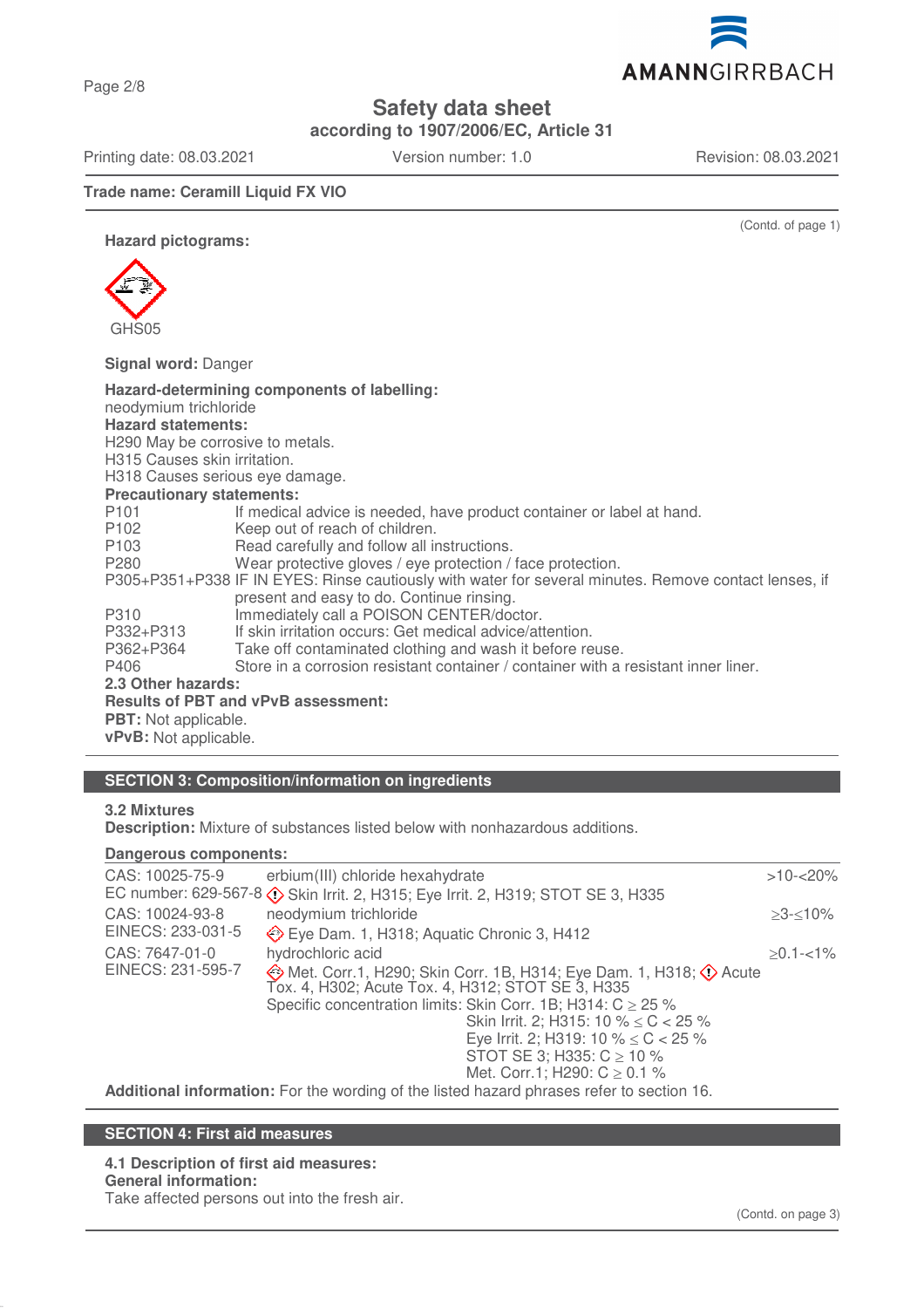

**Safety data sheet**

**according to 1907/2006/EC, Article 31**

Printing date: 08.03.2021 Version number: 1.0 Revision: 08.03.2021

(Contd. of page 2)

**Trade name: Ceramill Liquid FX VIO**

Do not leave affected persons unattended. **After inhalation:** Supply fresh air; consult doctor in case of complaints. **After skin contact:** Immediately wash with water and soap and rinse thoroughly. **After eye contact:** Rinse opened eye for several minutes under running water. Call a doctor immediately. **After swallowing:** Call a doctor immediately. **4.2 Most important symptoms and effects, both acute and delayed:** No further relevant information available. **4.3 Indication of any immediate medical attention and special treatment needed:**

No further relevant information available.

## **SECTION 5: Firefighting measures**

## **5.1 Extinguishing media:**

**Suitable extinguishing agents:**

CO2, powder or water spray. Fight larger fires with water spray or alcohol resistant foam.

**For safety reasons unsuitable extinguishing agents:** Water with full jet

### **5.2 Special hazards arising from the substance or mixture:**

Formation of toxic gases is possible during heating or in case of fire.

In case of fire, the following can be released:

Hydrogen chloride (HCl)

## **5.3 Advice for firefighters:**

**Protective equipment:**

Do not inhale explosion gases or combustion gases.

Mouth respiratory protective device.

# **Additional information:**

Collect contaminated fire fighting water separately. It must not enter the sewage system.

# **SECTION 6: Accidental release measures**

**6.1 Personal precautions, protective equipment and emergency procedures:**

Wear protective equipment. Keep unprotected persons away.

Ensure adequate ventilation.

Use respiratory protective device against the effects of fumes/dust/aerosol.

**6.2 Environmental precautions:** Do not allow product to reach sewage system or any water course.

**6.3 Methods and material for containment and cleaning up:**

Absorb with liquid-binding material (sand, diatomite, acid binders, universal binders, sawdust). Ensure adequate ventilation.

**6.4 Reference to other sections:**

See Section 7 for information on safe handling.

See Section 8 for information on personal protection equipment.

See Section 13 for disposal information.

## **SECTION 7: Handling and storage**

### **7.1 Precautions for safe handling:**

Open and handle receptacle with care.

Ensure good ventilation/exhaustion at the workplace.

Prevent formation of aerosols.

**Storage:**

**Information about fire - and explosion protection:** Keep ignition sources away - Do not smoke.

**7.2 Conditions for safe storage, including any incompatibilities:**

**Requirements to be met by storerooms and receptacles:** Store only in the original receptacle.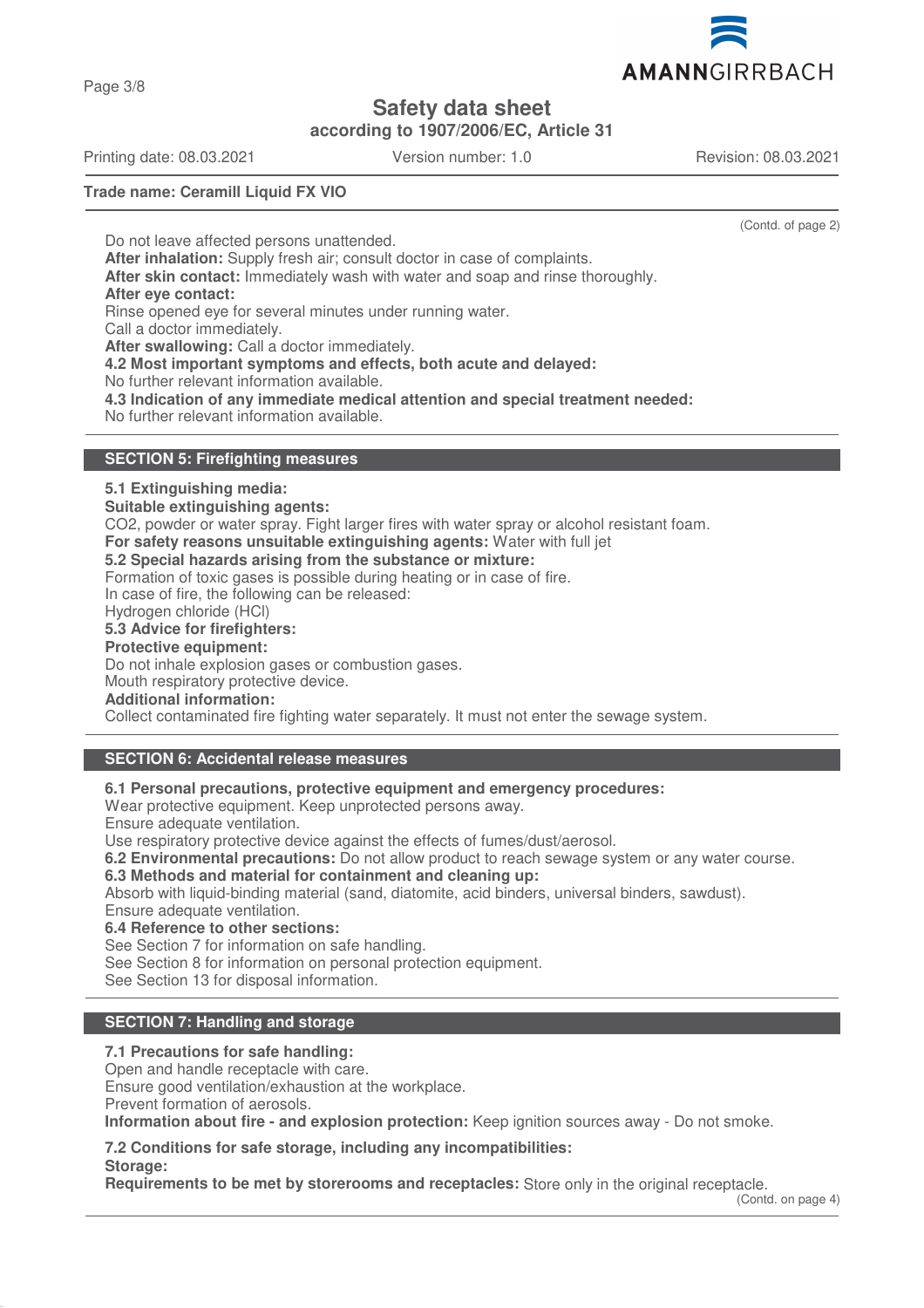

**Safety data sheet**

**according to 1907/2006/EC, Article 31**

Printing date: 08.03.2021 Version number: 1.0 Revision: 08.03.2021

Page 4/8

(Contd. of page 3)

**Trade name: Ceramill Liquid FX VIO**

**Information about storage in one common storage facility:**

Do not store together with alkalis (caustic solutions).

Store away from foodstuffs.

**Further information about storage conditions:** Keep container tightly sealed. **7.3 Specific end use(s):** No further relevant information available.

## **SECTION 8: Exposure controls/personal protection**

**8.1 Control parameters: Ingredients with limit values that require monitoring at the workplace:** 

## **7647-01-0 hydrochloric acid**

OEL Short-term value: 15 mg/m<sup>3</sup>, 10 ppm Long-term value:  $8 \text{ mg/m}^3$ , 5 ppm IOELV

### **8.2 Exposure controls:**

**Appropriate engineering controls** No further data; see item 7.

**Individual protection measures, such as personal protective equipment**

### **General protective and hygienic measures:**

The usual precautionary measures are to be adhered to when handling chemicals.

Wash hands before breaks and at the end of work.

Keep away from foodstuffs, beverages and feed.

Do not inhale gases / fumes / aerosols.

Avoid contact with the eyes and skin.

**Respiratory protection:** Not necessary if room is well-ventilated.

**Hand protection** Protective gloves

# **Material of gloves:**

Nitrile rubber, NBR

Butyl rubber, BR

The selection of the suitable gloves does not only depend on the material, but also on further marks of quality and varies from manufacturer to manufacturer.

### **Penetration time of glove material:**

The exact break through time has to be found out by the manufacturer of the protective gloves and has to be observed.

**Eye/face protection** Tightly sealed goggles

## **SECTION 9: Physical and chemical properties**

| 9.1 Information on basic physical and chemical properties: |                              |  |
|------------------------------------------------------------|------------------------------|--|
| <b>General Information:</b>                                |                              |  |
| Colour:                                                    | Violet                       |  |
| Odour:                                                     | Characteristic               |  |
| <b>Odour threshold:</b>                                    | Not determined.              |  |
| Melting point/freezing point:                              | Undetermined.                |  |
| Boiling point or initial boiling point and boiling         |                              |  |
| range                                                      | Undetermined.                |  |
| <b>Flammability</b>                                        | Not applicable.              |  |
| Lower and upper explosion limit                            |                              |  |
| Lower:                                                     | Not determined.              |  |
| Upper:                                                     | Not determined.              |  |
| <b>Flash point:</b>                                        | Not applicable.              |  |
| Auto-ignition temperature:                                 | Product is not selfigniting. |  |
| <b>Decomposition temperature:</b>                          | Not determined.              |  |
| pH                                                         | ${<}2$                       |  |
|                                                            |                              |  |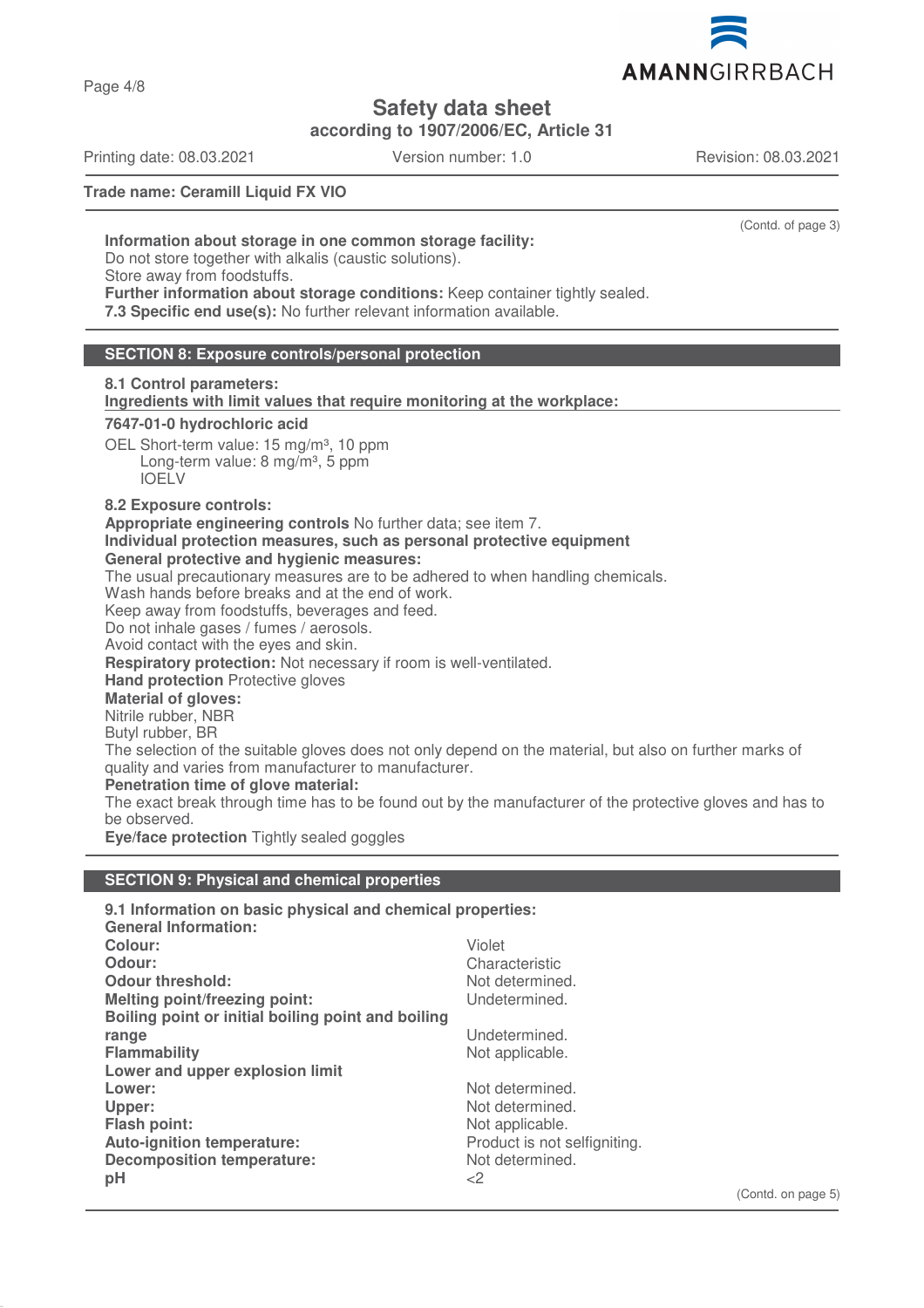Page 5/8

# **Safety data sheet**

**according to 1907/2006/EC, Article 31**

## **Trade name: Ceramill Liquid FX VIO**

|                                                         | (Contd. of page 4)                            |  |  |  |
|---------------------------------------------------------|-----------------------------------------------|--|--|--|
| <b>Viscosity:</b><br><b>Kinematic viscosity</b>         |                                               |  |  |  |
|                                                         | Not applicable.<br>Not applicable.            |  |  |  |
| <b>Dynamic:</b>                                         |                                               |  |  |  |
| <b>Solubility</b><br>water:                             |                                               |  |  |  |
| Partition coefficient n-octanol/water (log value)       | Fully miscible.<br>Not determined.            |  |  |  |
| Vapour pressure:                                        | Not determined.                               |  |  |  |
| Density and/or relative density                         |                                               |  |  |  |
| Density:                                                | Not determined.                               |  |  |  |
| <b>Relative density:</b>                                | Not determined.                               |  |  |  |
| Vapour density:                                         | Not determined.                               |  |  |  |
|                                                         |                                               |  |  |  |
| 9.2 Other information:                                  |                                               |  |  |  |
| Appearance:                                             |                                               |  |  |  |
| Form:                                                   | Fluid                                         |  |  |  |
| Important information on protection of health           |                                               |  |  |  |
| and environment, and on safety.                         |                                               |  |  |  |
| <b>Explosive properties:</b>                            | Product does not present an explosion hazard. |  |  |  |
| <b>Change in condition:</b>                             |                                               |  |  |  |
| <b>Evaporation rate:</b>                                | Not applicable.                               |  |  |  |
| Information with regard to physical hazard              |                                               |  |  |  |
| classes                                                 |                                               |  |  |  |
| <b>Explosives</b>                                       | Void                                          |  |  |  |
| <b>Flammable gases</b>                                  | Void                                          |  |  |  |
| <b>Aerosols</b>                                         | Void                                          |  |  |  |
| <b>Oxidising gases</b>                                  | Void                                          |  |  |  |
| <b>Gases under pressure</b>                             | Void                                          |  |  |  |
| <b>Flammable liquids</b>                                | Void                                          |  |  |  |
| <b>Flammable solids</b>                                 | Void                                          |  |  |  |
| Self-reactive substances and mixtures                   | Void                                          |  |  |  |
| <b>Pyrophoric liquids</b>                               | Void                                          |  |  |  |
| <b>Pyrophoric solids</b>                                | Void                                          |  |  |  |
| Self-heating substances and mixtures                    | Void                                          |  |  |  |
| Substances and mixtures, which emit flammable<br>Void   |                                               |  |  |  |
| gases in contact with water<br><b>Oxidising liquids</b> | Void                                          |  |  |  |
| <b>Oxidising solids</b>                                 | Void                                          |  |  |  |
| <b>Organic peroxides</b>                                | Void                                          |  |  |  |
| <b>Corrosive to metals</b>                              |                                               |  |  |  |
| May be corrosive to metals.                             |                                               |  |  |  |
| <b>Desensitised explosives</b>                          | Void                                          |  |  |  |
|                                                         |                                               |  |  |  |

# **SECTION 10: Stability and reactivity**

**10.1 Reactivity:** No further relevant information available. **10.2 Chemical stability: Thermal decomposition / conditions to be avoided:** No decomposition if used according to specifications. **10.3 Possibility of hazardous reactions:** Reacts with alkali (lyes). Develops corrosive gases/fumes. **10.4 Conditions to avoid:** No further relevant information available. **10.5 Incompatible materials:** No further relevant information available.



Printing date: 08.03.2021 Version number: 1.0 Revision: 08.03.2021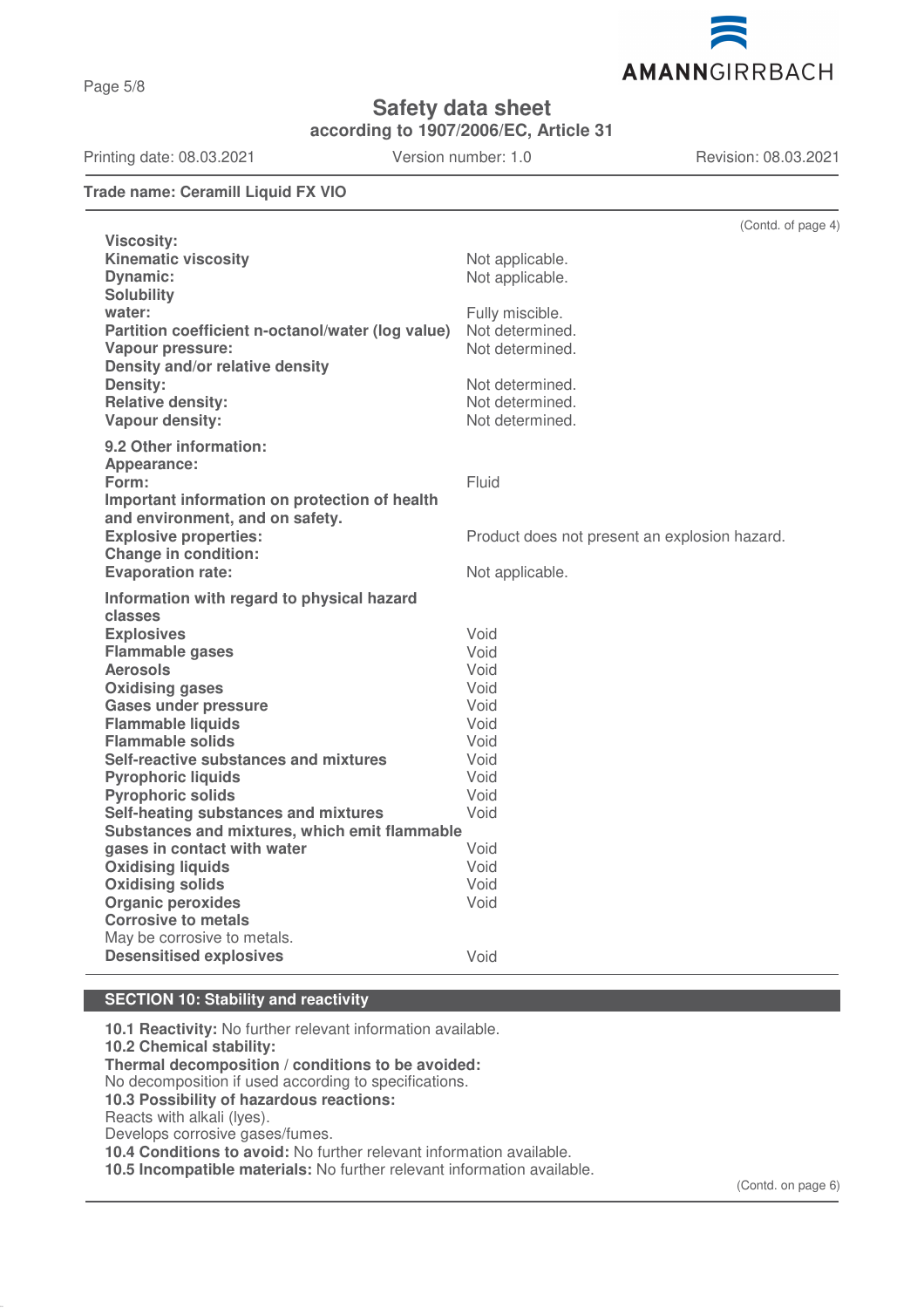Page 6/8

**Safety data sheet**

**according to 1907/2006/EC, Article 31**

Printing date: 08.03.2021 Version number: 1.0 Revision: 08.03.2021

**Trade name: Ceramill Liquid FX VIO**

(Contd. of page 5)

**10.6 Hazardous decomposition products:**

Hydrogen chloride (HCl) Corrosive gases/vapours

# **SECTION 11: Toxicological information**

**11.1 Information on hazard classes as defined in Regulation (EC) No 1272/2008 Acute toxicity** Based on available data, the classification criteria are not met. **Skin corrosion/irritation**

Causes skin irritation.

**Serious eye damage/irritation**

Causes serious eye damage.

**Respiratory or skin sensitisation** Based on available data, the classification criteria are not met.

**Germ cell mutagenicity** Based on available data, the classification criteria are not met.

**Carcinogenicity** Based on available data, the classification criteria are not met.

**Reproductive toxicity** Based on available data, the classification criteria are not met.

**STOT-single exposure** Based on available data, the classification criteria are not met.

**STOT-repeated exposure** Based on available data, the classification criteria are not met.

**Aspiration hazard** Based on available data, the classification criteria are not met.

**11.2 Information on other hazards**

**Endocrine disrupting properties** 

None of the ingredients is listed.

# **SECTION 12: Ecological information**

**12.1 Toxicity:**

**Aquatic toxicity:** No further relevant information available.

**12.2 Persistence and degradability:** No further relevant information available.

**12.3 Bioaccumulative potential:** No further relevant information available.

**12.4 Mobility in soil:** No further relevant information available.

**12.5 Results of PBT and vPvB assessment:**

**PBT:** Not applicable.

**vPvB:** Not applicable.

### **12.6 Endocrine disrupting properties**

The product does not contain substances with endocrine disrupting properties.

**12.7 Other adverse effects:** No further relevant information available.

## **Additional ecological information:**

**General notes:**

The product contains heavy metals. Avoid transfer into the environment. Specific preliminary treatments are necessary

Water hazard class 2 (German Regulation) (Self-assessment): hazardous for water

Do not allow product to reach ground water, water course or sewage system.

Danger to drinking water if even small quantities leak into the ground.

## **SECTION 13: Disposal considerations**

## **13.1 Waste treatment methods:**

### **Recommendation:**

Must not be disposed together with household garbage. Do not allow product to reach sewage system. **European waste catalogue:**

Dispose of contents/container in accordance with local/regional/national/international regulations.

(Contd. on page 7)

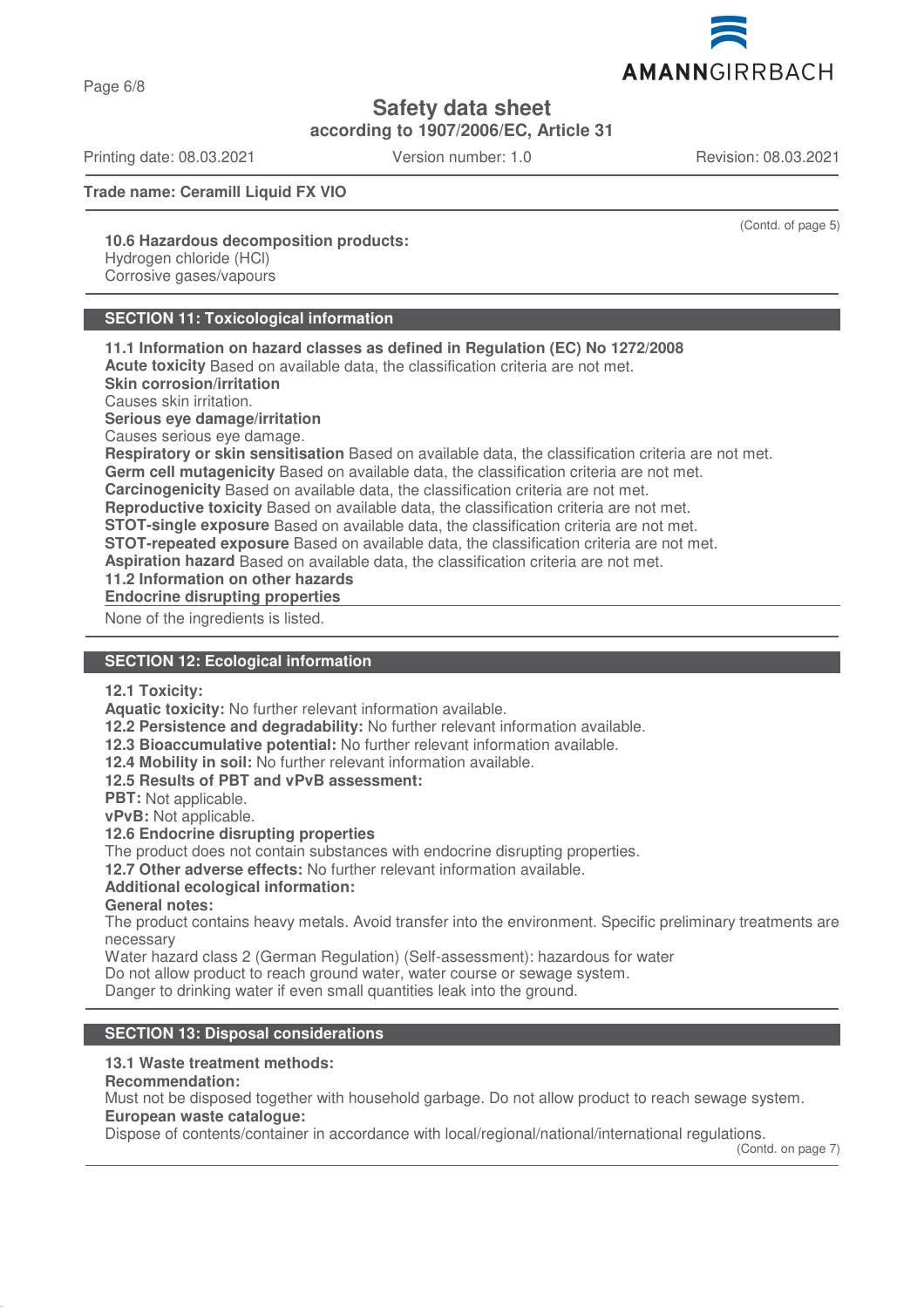AMANNGIRRBACH

**Safety data sheet**

**according to 1907/2006/EC, Article 31**

Printing date: 08.03.2021 Version number: 1.0 Revision: 08.03.2021

(Contd. of page 6)

**Trade name: Ceramill Liquid FX VIO**

# **Uncleaned packaging:**

**Recommendation:** Disposal must be made according to official regulations.

# **SECTION 14: Transport information 14.1 UN number or ID number ADR, IMDG, IATA** UN1789 **14.2 UN proper shipping name: ADR** 1789 HYDROCHLORIC ACID **IMDG** HYDROCHLORIC ACID, MARINE POLLUTANT **IATA IATA HYDROCHLORIC ACID 14.3 Transport hazard class(es): ADR, IATA Class: Class: 8 Corrosive substances.** Label: 8 \_\_\_\_\_\_\_\_\_\_\_\_\_\_\_\_\_\_\_\_\_\_\_\_\_ **IMDG Class:** 8 Corrosive substances. Label: 8 **14.4 Packing group: ADR, IMDG, IATA** III **14.5 Environmental hazards: Marine pollutant:**  $Symbol (fish and tree)$ **14.6 Special precautions for user:** Warning: Corrosive substances. **Hazard identification number (Kemler code):** 80 **EMS Number:** F-A,S-B **Segregation groups:** Acids Acids<br> **Stowage Category Stowage Category 14.7 Maritime transport in bulk according to IMO instruments** Not applicable. **Transport/Additional information:** \_\_\_\_\_\_\_\_\_\_\_\_\_\_\_\_\_\_\_\_\_\_\_\_\_\_\_\_\_ **ADR Limited quantities (LQ):** 5L **Transport category:** 3 **Tunnel restriction code:** E **UN "Model Regulation":** UN 1789 HYDROCHLORIC ACID, 8, III

## **SECTION 15: Regulatory information**

**15.1 Safety, health and environmental regulations/legislation specific for the substance or mixture:**

**Directive 2012/18/EU Named dangerous substances - ANNEX I** None of the ingredients is listed.

# Page 7/8